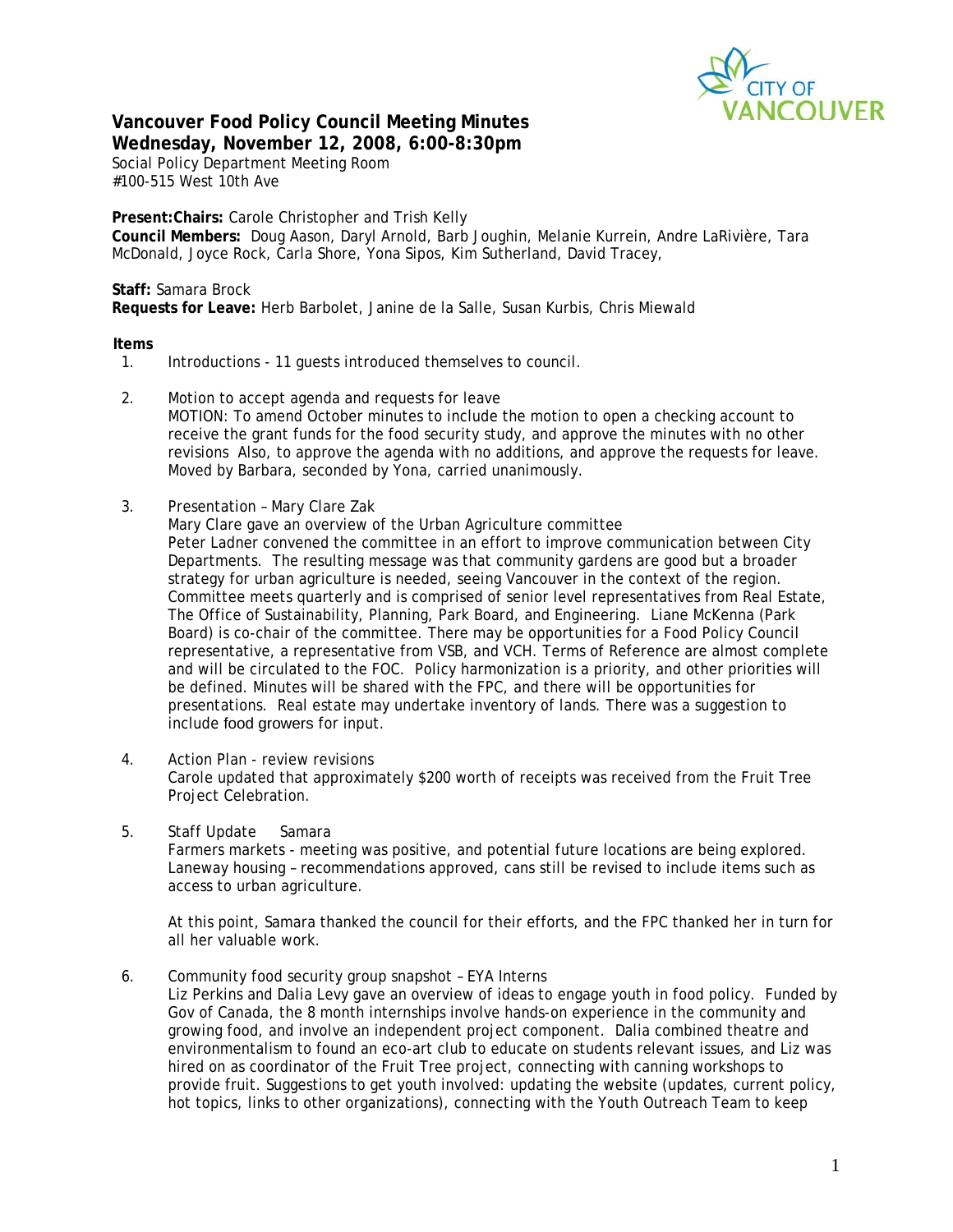them informed of food policy issues, and holding a seat for a youth representative on the FPC. Trish will try to incorporate ideas into new FPC blog. Membership committee will look at youth representation on the committee.

7. Presentation on Urban Agriculture – Alex Chisholm

Alex is completing his Masters thesis on what role an umbrella organization could play to create more community gardens in the city. Using action research, he completed interviews and focus groups with key community members to determine benefits and barriers to community gardening in Vancouver. Benefits included community development and contribution to food security. Barriers identified include lack of access to land, funding resources, and community capacity, and poor civic organizational structures with poor communication and no central policy. There is a need for clear, central policy that includes many departments. It was suggested that Alex present to UA committee in City. Preliminary results of the study indicate that people like both consistency and flexibility. Perceived risks include: creating a second level of bureaucracy, could be overwhelmed, undermine community capacity and opportunities to learn, vulnerable to collapse, or ineffective. The ideal organization would act as a bridge between the gardeners and the City, offering greater or lesser support as needed, such as short term mentorship until gardens are established, and have a strong advocacy component. Sponsorship is defined as on city land which must be sponsored by NGO.

## 8. Committee Updates:

Chickens (Trish & Daryl)

 Trish has prepared a draft, based on examples in other cities, and is now working on recommendations and benefits. There must be a requirement to keep proper conditions to reduce smells and prevent rodents. Trish will contact BC SPCA about animal welfare (space requirements), and also the health department. ACTION: Trish will discuss with Samara to determine who in city appropriate contact is.

Communications Committee (Carla, Trish, Andre)

 Brochures and website/blog are now complete. It was suggested to put a poll on the blog regarding backyard chickens.

Food Security Study Committee (Barbara, Herb, Kim, Carole)

Update on forum - Room at church has a capacity of 150, therefore venue will remain the same. Total registration is at 115, ACTION: Carla will contact those on the waiting list letting them know there is space. Carole gave a breakdown of the sectors that are represented, and collectively underrepresented groups were identified. ACTION: Carole to send out email regarding other potential guests. ACTION: Carole to send out list of committee members and description of tasks for committees. Members of the Logistics Committee: Doug, Melanie, Tara, Vicky, David. Food Committee: Joyce, Andre, Yona, Chris, Doug

#### Harvest Festival - Melanie

Melanie reported on the VFPC presence at both the Moon Festival and PLENTY, noting that the amount of effort dedicated to events should be taken into consideration. Much is now documented which will facilitate the process in the future.

#### Draft Motion re: Food/Beverage Guidelines-Melanie

Has completed draft motion. ACTION: Melanie to distribute draft motion electronically for feedback.

Meeting adjourned at 8:16

SUMMARY OF ACTIONS: